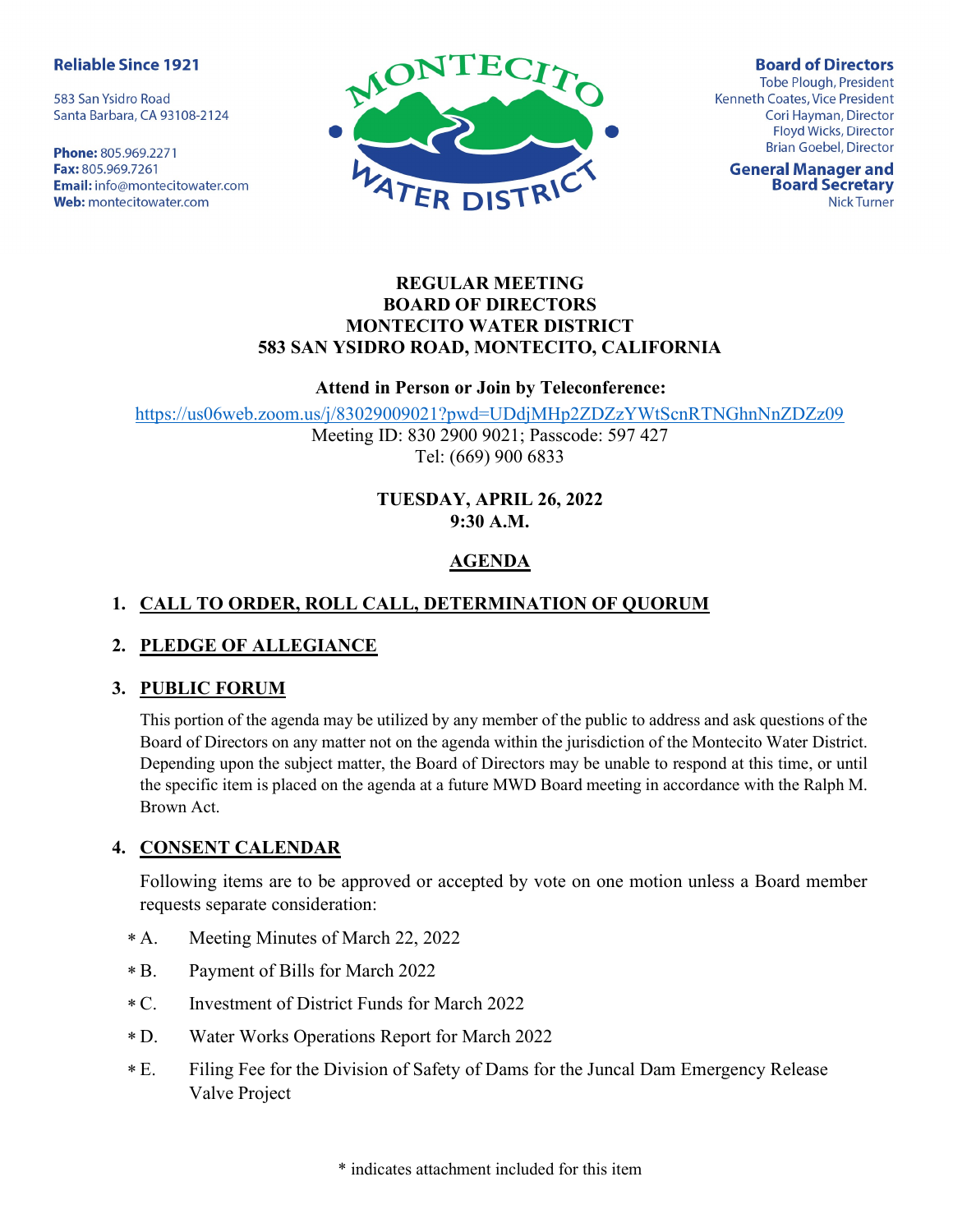- Board Meeting Recording Publication Method  $*F.$
- Extension of Resolution 2225 authorizing remote teleconference meetings  $*G.$

#### 5. DISTRICT OPERATIONS AND GENERAL MANAGER REPORTS

- BOARD ACTION: Adoption of Resolution 2230, a resolution of the Board of Directors of the Montecito Water District adopting a revised Records Retention and Destruction Policy  $* A$ .
- INFORMATION ONLY: Quarterly Drought and Water Supply Update  $* B.$
- INFORMATION ONLY: Update on progress reaching the District's 20% water use reduction target  $*C.$
- D. INFORMATION ONLY: Analysis of Governor Newsom's Executive Order N-7-22 concerning enhanced water conservation  $*D.$
- E. BOARD ACTION: Consideration of participation in the 2022 Yuba Accord Water Purchase through the CCWA 2022 Supplemental Water Purchase Program  $*E.$ 
	- F. INFORMATION ONLY: Potential water supply opportunity with Slippery Rock Ranch
	- G. INFORMATION ONLY: Public Information Update
- H. INFORMATION ONLY: General Manager's Report  $*H.$

#### 6. DISTRICT BUSINESS REPORT

A. INFORMATION ONLY: Unaudited Monthly Financial Reports for March 2022

#### 7. DIRECTOR AND COMMITTEE REPORTS

- A. Presidents Report: Director Plough
- B. Central Coast Water Authority: Director Coates
- C. Santa Barbara County Special Districts Association: Director Wicks
- D. Cachuma Operation and Maintenance Board: Director Hayman
- E. Cachuma Conservation Release Board: Director Plough
- F. Operations & Customer Relations Committee: Directors Wicks & Goebel
- G. Finance Committee: Directors Plough & Hayman
- H. Strategic Planning Committee: Directors Coates & Plough

# 8. LEGAL MATTERS

- A. Recent and Pending Legal Matters Review Oral Report
- B. CLOSED SESSION: Pursuant to Government Code 54956.9(d)(2) Conference with Legal counsel – Anticipated Litigation, 3 cases